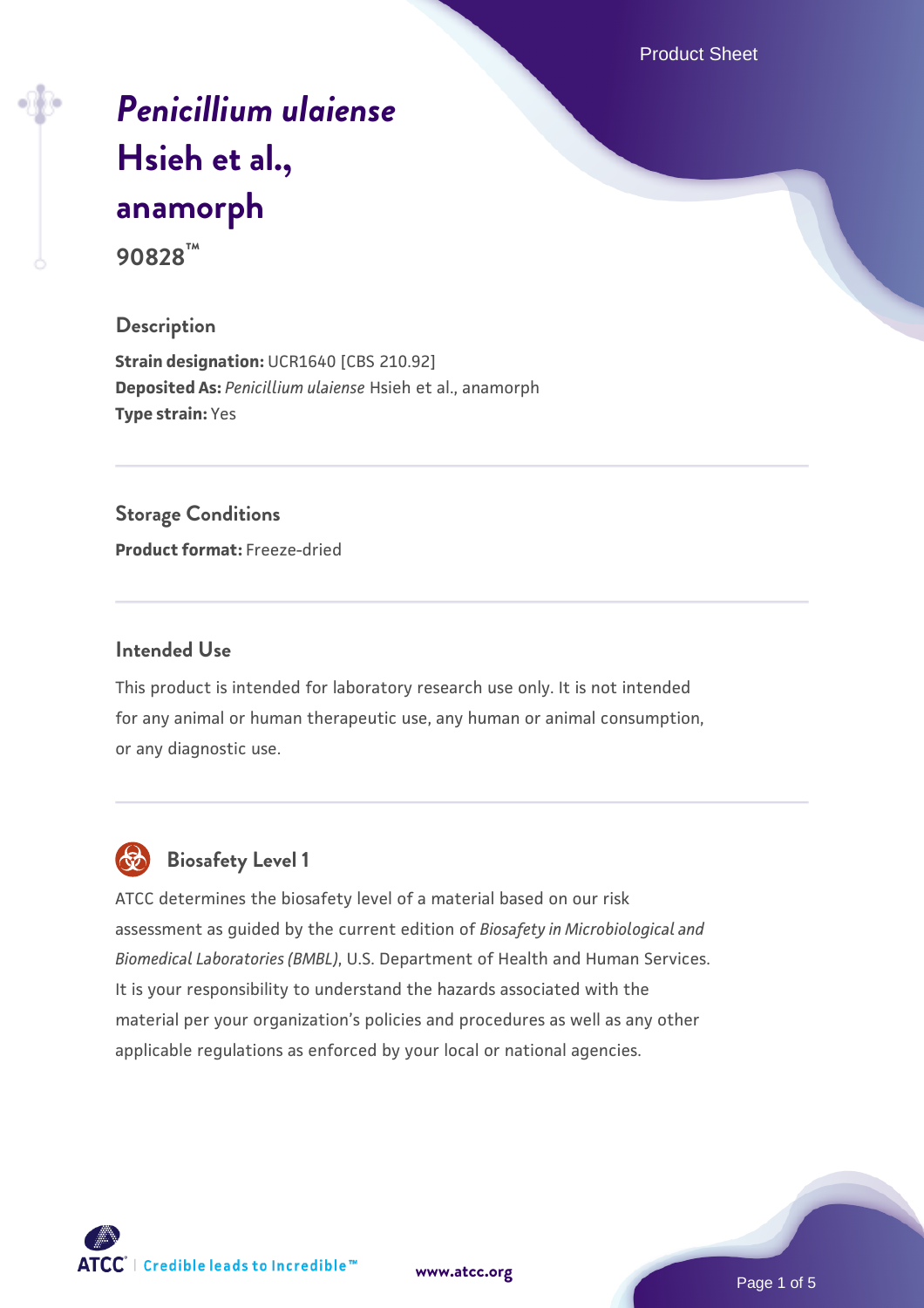ATCC highly recommends that appropriate personal protective equipment is always used when handling vials. For cultures that require storage in liquid nitrogen, it is important to note that some vials may leak when submersed in liquid nitrogen and will slowly fill with liquid nitrogen. Upon thawing, the conversion of the liquid nitrogen back to its gas phase may result in the vial exploding or blowing off its cap with dangerous force creating flying debris. Unless necessary, ATCC recommends that these cultures be stored in the vapor phase of liquid nitrogen rather than submersed in liquid nitrogen.

# **Certificate of Analysis**

For batch-specific test results, refer to the applicable certificate of analysis that can be found at www.atcc.org.

## **Growth Conditions**

**Medium:**  [ATCC Medium 336: Potato dextrose agar \(PDA\)](https://www.atcc.org/-/media/product-assets/documents/microbial-media-formulations/3/3/6/atcc-medium-336.pdf?rev=d9160ad44d934cd8b65175461abbf3b9) **Temperature:** 24°C

## **Material Citation**

If use of this material results in a scientific publication, please cite the material in the following manner: *Penicillium ulaiense* Hsieh et al., anamorph (ATCC 90828)

#### **References**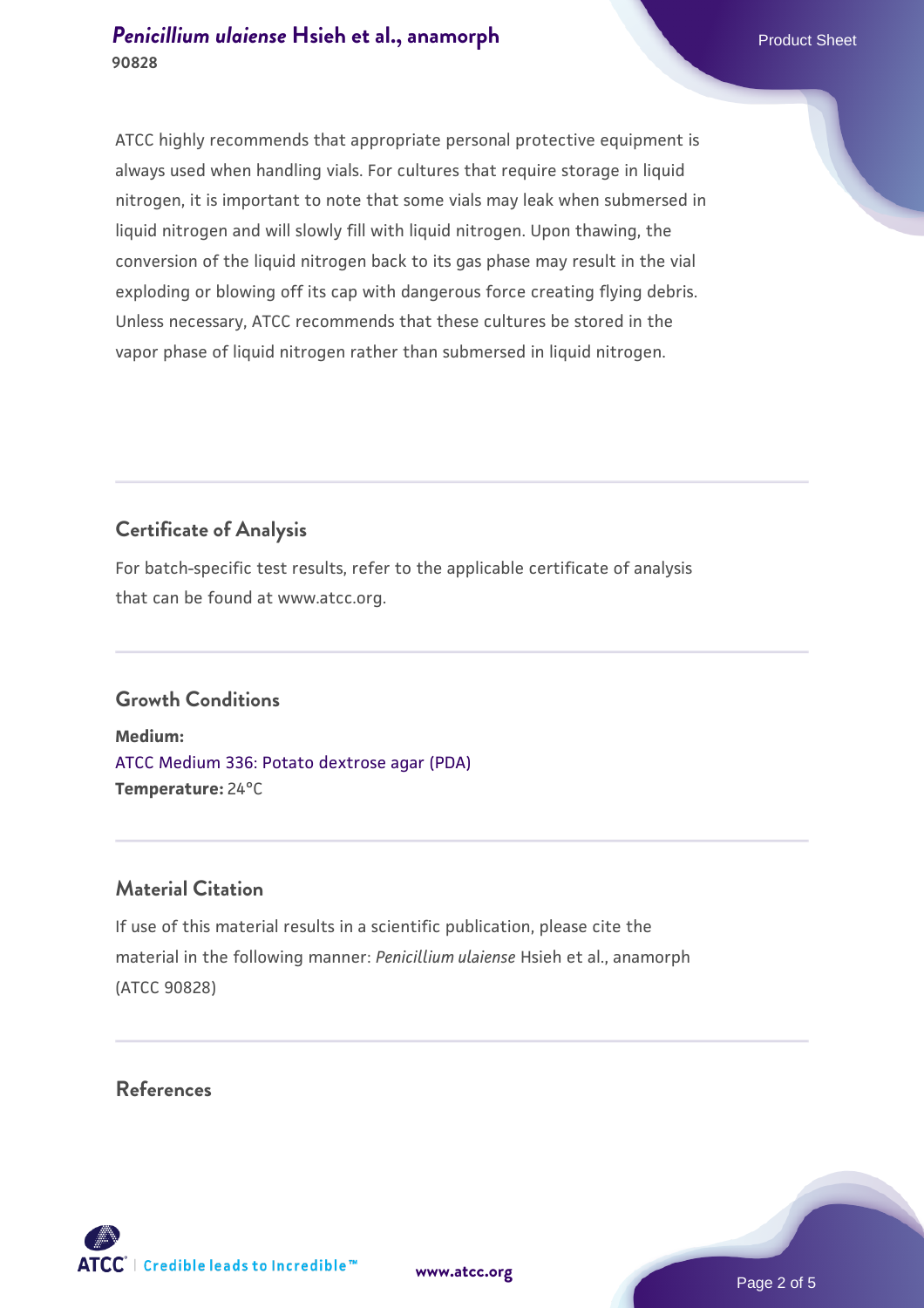References and other information relating to this material are available at www.atcc.org.

#### **Warranty**

The product is provided 'AS IS' and the viability of ATCC® products is warranted for 30 days from the date of shipment, provided that the customer has stored and handled the product according to the information included on the product information sheet, website, and Certificate of Analysis. For living cultures, ATCC lists the media formulation and reagents that have been found to be effective for the product. While other unspecified media and reagents may also produce satisfactory results, a change in the ATCC and/or depositor-recommended protocols may affect the recovery, growth, and/or function of the product. If an alternative medium formulation or reagent is used, the ATCC warranty for viability is no longer valid. Except as expressly set forth herein, no other warranties of any kind are provided, express or implied, including, but not limited to, any implied warranties of merchantability, fitness for a particular purpose, manufacture according to cGMP standards, typicality, safety, accuracy, and/or noninfringement.

#### **Disclaimers**

This product is intended for laboratory research use only. It is not intended for any animal or human therapeutic use, any human or animal consumption, or any diagnostic use. Any proposed commercial use is prohibited without a license from ATCC.

While ATCC uses reasonable efforts to include accurate and up-to-date information on this product sheet, ATCC makes no warranties or representations as to its accuracy. Citations from scientific literature and patents are provided for informational purposes only. ATCC does not warrant

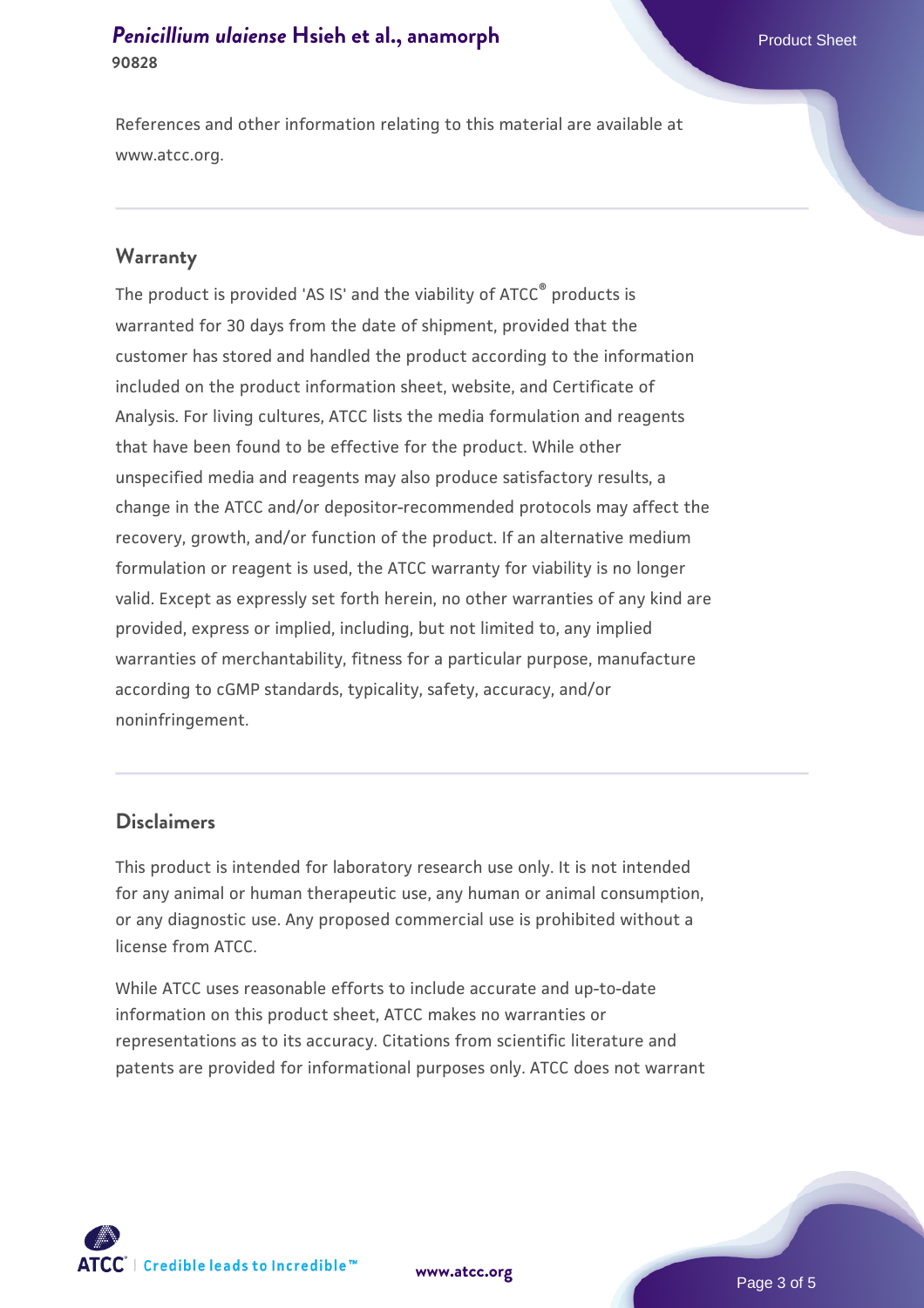that such information has been confirmed to be accurate or complete and the customer bears the sole responsibility of confirming the accuracy and completeness of any such information.

This product is sent on the condition that the customer is responsible for and assumes all risk and responsibility in connection with the receipt, handling, storage, disposal, and use of the ATCC product including without limitation taking all appropriate safety and handling precautions to minimize health or environmental risk. As a condition of receiving the material, the customer agrees that any activity undertaken with the ATCC product and any progeny or modifications will be conducted in compliance with all applicable laws, regulations, and guidelines. This product is provided 'AS IS' with no representations or warranties whatsoever except as expressly set forth herein and in no event shall ATCC, its parents, subsidiaries, directors, officers, agents, employees, assigns, successors, and affiliates be liable for indirect, special, incidental, or consequential damages of any kind in connection with or arising out of the customer's use of the product. While reasonable effort is made to ensure authenticity and reliability of materials on deposit, ATCC is not liable for damages arising from the misidentification or misrepresentation of such materials.

Please see the material transfer agreement (MTA) for further details regarding the use of this product. The MTA is available at www.atcc.org.

## **Copyright and Trademark Information**

© ATCC 2021. All rights reserved. ATCC is a registered trademark of the American Type Culture Collection.

#### **Revision**

This information on this document was last updated on 2021-05-19

#### **Contact Information**



**[www.atcc.org](http://www.atcc.org)**